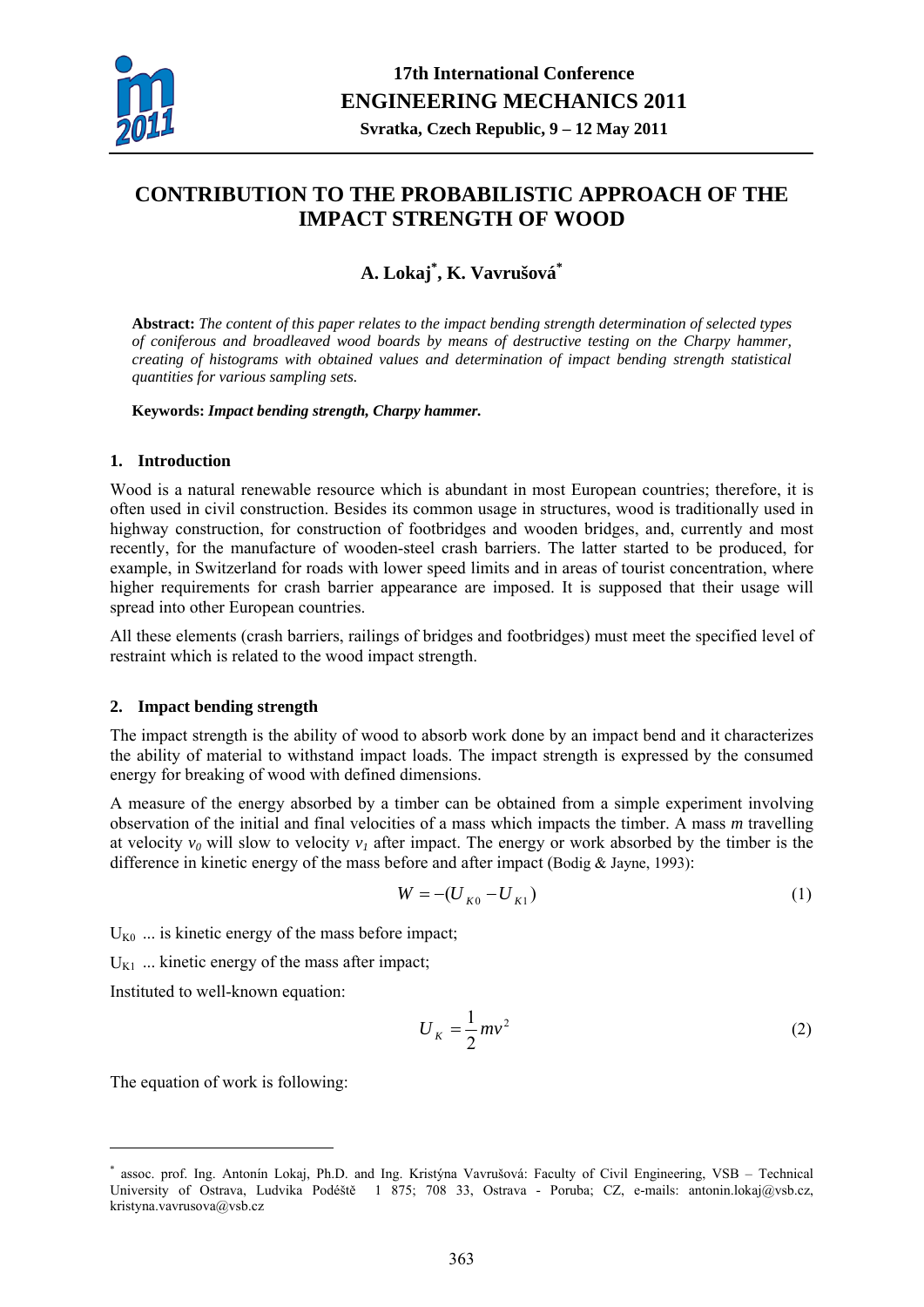$$
W = -\left(\frac{1}{2}mv_0^2 - \frac{1}{2}mv_1^2\right) = -\frac{1}{2}m(v_0^2 - v_1^2)
$$
 (3)

where: m ... is the mass;

 $v_0$  ... velocity before impact;

 $v_1$  ... velocity after impact;

#### **3. Laboratory testing**

Sets of more than 40 samples of spruce, beech and oak boards were created for impact bending strength tests. The Charpy hammer PSd 50H by WPM Leipzig Machines was used for impact bending strength of the selected sets.

The Charpy hammer PSd50H (Figs. 1, 2) by WPM Leipzig Testing Machines with the following parameters was used for impact bending strength of the selected sets.

| working capacity of the hammer         | 50 J;                    |
|----------------------------------------|--------------------------|
| fall angle                             | $160^\circ$ ,            |
| hammer impact velocity                 | $3.8 \text{ m.s}^{-1}$ , |
| pendulum impact testing machine weight | $6.917 \pm 0.035$ kg,    |
| hammer face radius of curvature        | $15 \text{ mm}$ ,        |
| pendulum length                        | 380 mm,                  |
| resolution                             | $0.01$ J.                |



*Figs. 1, 2: The Charpy hammer PSd 50H.* 

Test specimens had the shape of right-angle prisms with a base of  $20 \times 20$  mm and a length in the direction of the grain of 300 m. One side of the test specimen was in the radial plane, whereas the other one was in the tangential plane.

The test specimen was symmetrically laid on supports and disturbed by one hammer impact on the radial surface (tangential bend). The work absorbed by the test specimen was measured with the accuracy of 0.01 J.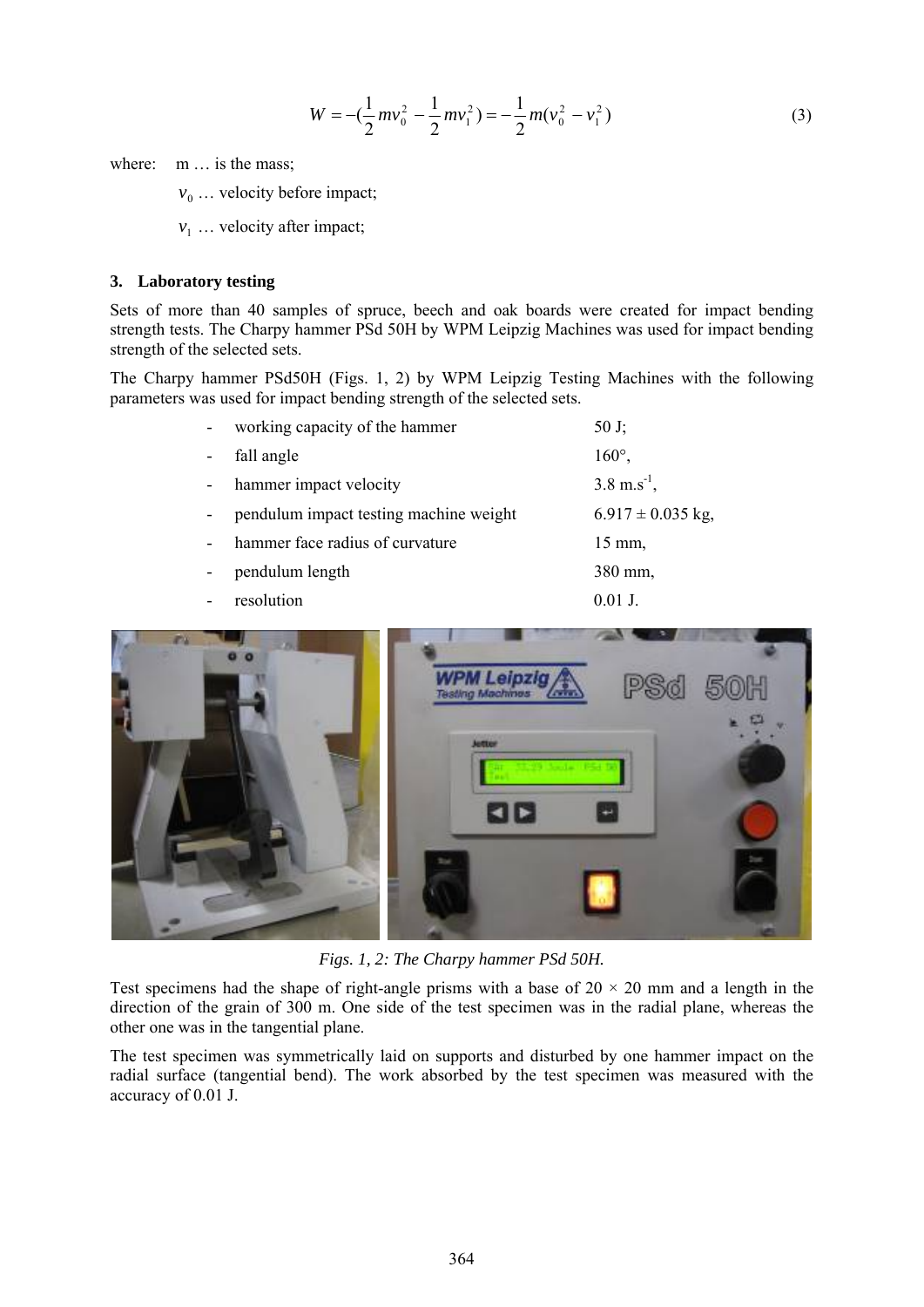#### **4. Laboratory testing results**

Impact bending strength  $A_W$  with humidity at the moment of testing was determined from the formula according to ČSN 49 0117:

$$
A_{\rm w} = \frac{Q}{b \cdot h} \tag{4}
$$

where: Q ... is work exercised for sample disturbance;

b, h … dimensions of test specimen in the radial and tangential directions.

According to ČSN 49 0117 the impact bending strength was calculated for 12% humidity according to the formula:

$$
A_{12} = A_W (1 + \alpha (W - 12))
$$
 (5)

 $\alpha$  ... is a correction factor for humidity which is 0.02 for all wood species;

W ... wood humidity at the moment of testing.

The values of statistical quantities (average value, standard deviation and 5% quantile) were set and arranged by means of the calculation programs PASW Statistics 18 and Anthill.



*Figs. 3, 4, 5: Histogram of measured values and Gaussian distribution approximation for the impact bending strength of spruce beech and oak.* 

The typical disturbance of spruce samples during impact bending strength testing was the splitting of the samples along the grain (along its whole length) and creation of splintering in growth rings (Fig. 6).

Splitting without splintering along the grain (Fig. 7) is typical of beech and oak. Sometimes even clear "cutting" occurred (Fig. 8).